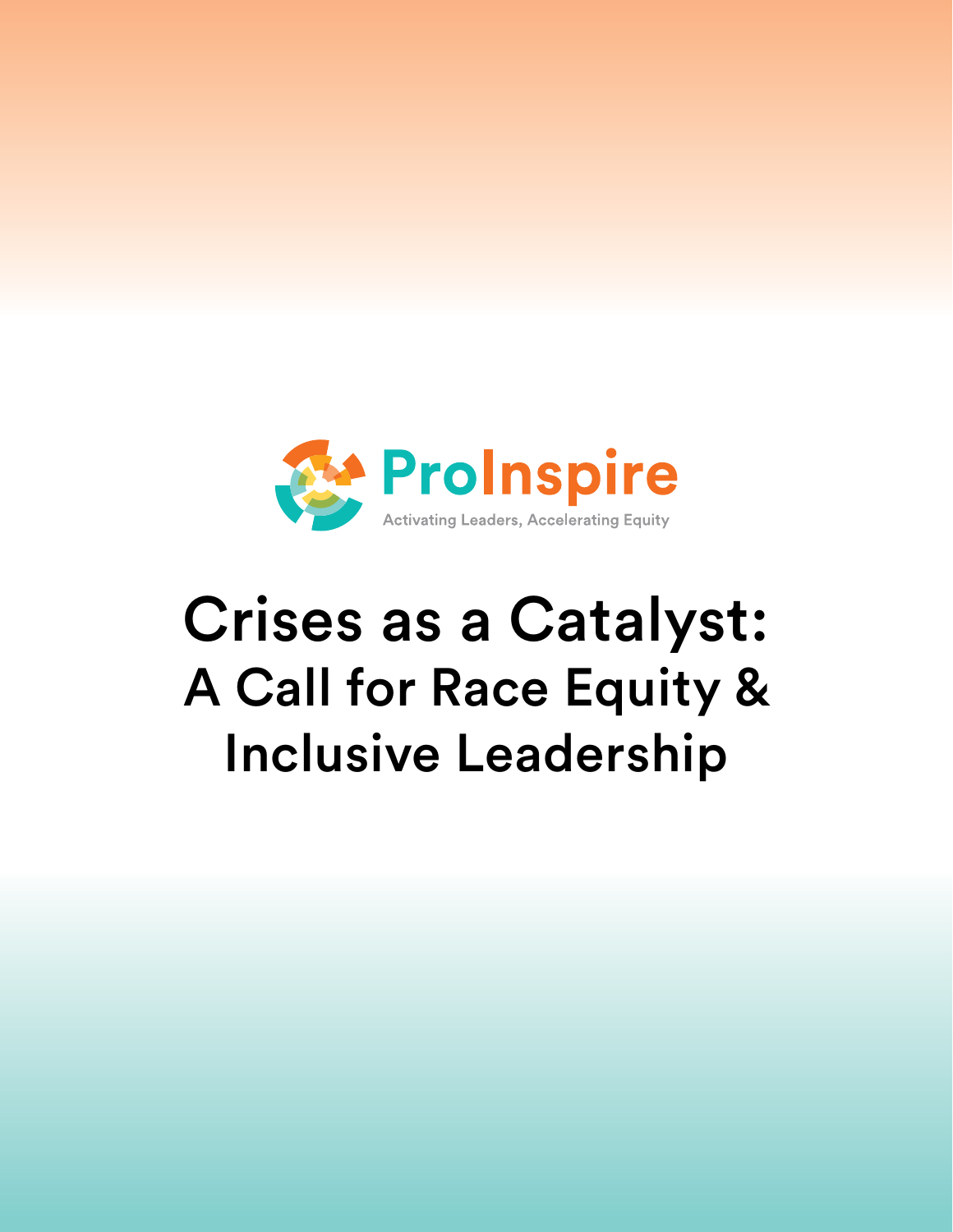## Table of Contents

| Ш. | HOW TO USE THIS GUIDE <b>Entity of the COVID-</b> 15 September 2014 15 September 2014 15 September 2014 15 September 2014                                                                                                      |           |
|----|--------------------------------------------------------------------------------------------------------------------------------------------------------------------------------------------------------------------------------|-----------|
|    | LEADERSHIP PRACTICES AT THE LEVELS OF SELF,                                                                                                                                                                                    |           |
|    | A. LEADERSHIP OF SELF PRACTICES MARKET AND THE RESIDENCE AND RELATIONS AND RELATIONS AND RELATIONS AND RELATIONS AND RELATIONS AND RELATIONS AND RELATIONS AND RELATIONS AND RELATIONS AND RELATIONS AND RELATIONS AND RELATIO |           |
|    | B.                                                                                                                                                                                                                             |           |
|    | LEADERSHIP OF ORGANIZATIONS PRACTICES [10] [10] 10                                                                                                                                                                             |           |
|    |                                                                                                                                                                                                                                |           |
|    | IV. CONSIDERATIONS FOR POSITIONAL LEADERS CONTINUES AND THE RESERVE TO A RESERVE THE RESERVE TO A RESERVE THE                                                                                                                  | <b>12</b> |
|    |                                                                                                                                                                                                                                | 14        |
|    | A. WORKING MATRIX AND DESCRIPTIONS FOR LEADERSHIP PRACTICES 14                                                                                                                                                                 |           |
|    |                                                                                                                                                                                                                                |           |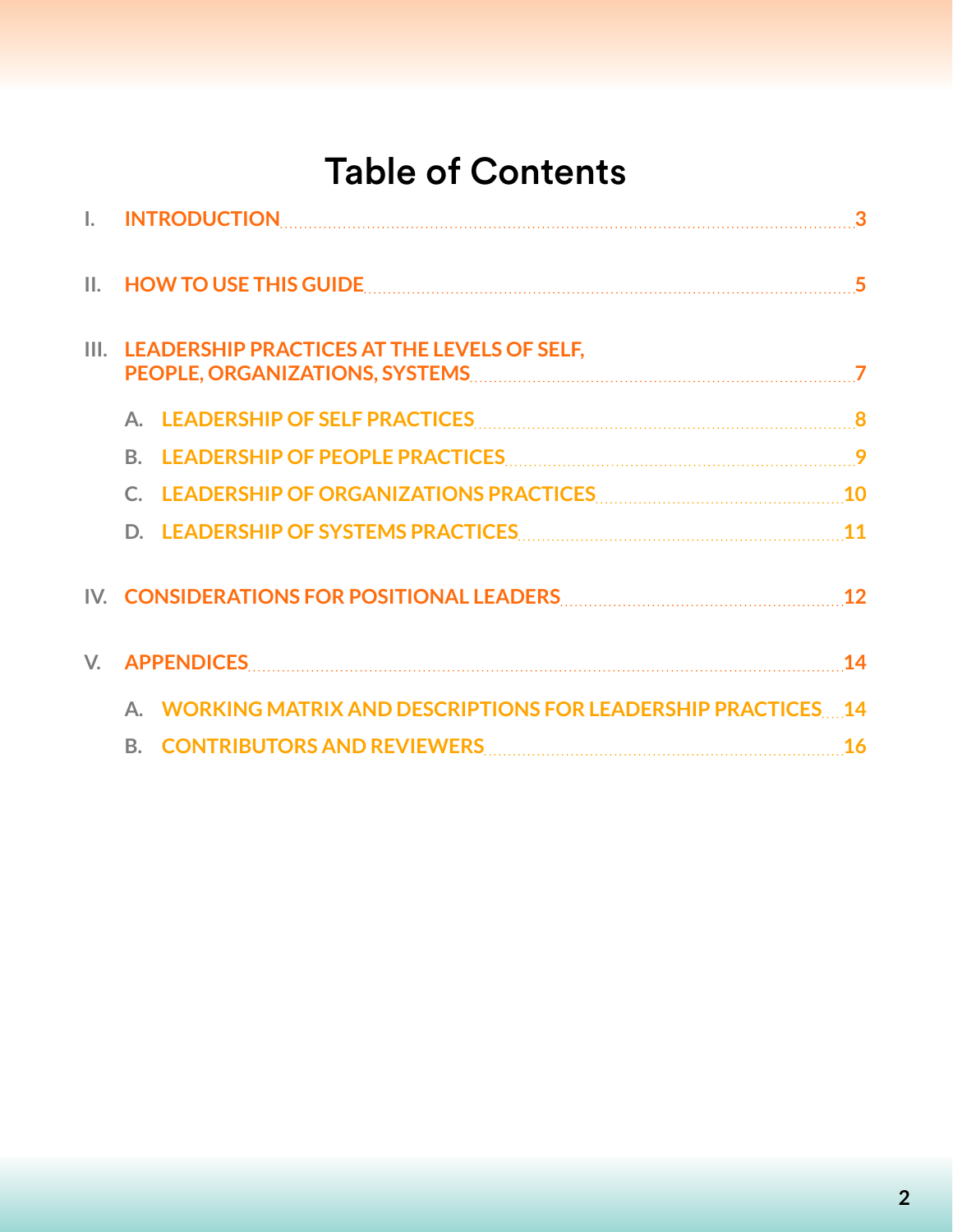## Introduction

<span id="page-2-0"></span>Times of crisis challenge social sector leaders in extraordinary ways. The unprecedented circumstances brought forth by COVID-19 and recent acts of police brutality call on each of us to individually reflect, collectively support, and intentionally adapt our work to meet the urgent needs of this moment. We see this as a catalyst to evolve our leadership practices toward a long term goal of a world free of systemic oppression and rooted in race equity, where all people thrive. The current crises that we are facing demand that we evolve who we are as leaders and ignite an inner transformation that can sustain the work needed to support Black, Indigenous, and communities of color in the social sector as a whole.

The global pandemic and international movement for Black lives both highlight the importance of leadership that focuses on race equity and inclusion within the social sector. Leaders must prioritize the full humanity of Black, Indigenous, and people of color (BIPOC), in both policy and practice. We can begin by identifying the systemic advantages, often normalized by whiteness, that these crises are causing us to confront. Once we expand our understanding of the interlocking forms of systemic oppression that disproportionately harm communities of color, we can work to move beyond white dominant culture and the racism that separates us, encourages individualism, and denies the full humanity of people of color.

Social sector leaders must develop a responsibility for social justice. It is time for us to harness our collective power and make decisions in ways that support a shared vision for a racially equitable and just society. Together, we have the power to create a world where Black people are not treated as inherently dangerous but valuable and innately worthy. A world where all people have access to meaningful educational opportunities, secure housing, reliable health care and safe public spaces. A world where people of color are able to explore and experience the fullness of life with joy, peace and prosperity.

Although our roles in cultivating this vision may differ, our sector is nonetheless connected by this cause. At ProInspire, we are learning as we navigate this moment and we have found value and meaning in some key leadership practices that are particularly relevant for leaders focused on race equity and inclusion. These practices emerged from a project we initiated in 2016 to identify core mindsets, skills, and behaviors that leaders at all levels need to advance impact and race equity in their work. Over the past four years, our thinking about this work has evolved as we deepened our work in organizational equity and recognized that race equity should be a constant

#### **WHAT IS A CRISIS?**

Merriam Webster's dictionary defines a crisis as a "decisive moment, an unstable or crucial time with the distinct possibility of an undesirable outcome." When we started writing this, it was with the pandemic as a heightened crisis that is gripping the world. Yet communities of color face ongoing crises because structural racism is woven into the very fabric of the United States. It is the root cause of the racial disparities encompassing COVID, criminal justice, health and economic crises in Tribal communities, family separation of migrants in the U.S./Mexico border, and more.

During a crisis, we have an opportunity to take radical actions as leaders and organizations. Intentional actions that explicitly center race equity will move us towards our goals of a world free of systemic oppression, that affirms the full humanity of us all. Social sector organizations, particularly those that have been historically white-led, must use this moment to be intentional around how crisis creates an opportunity to be more inclusive in our leadership practices, and create momentum in our journey towards equity and inclusion.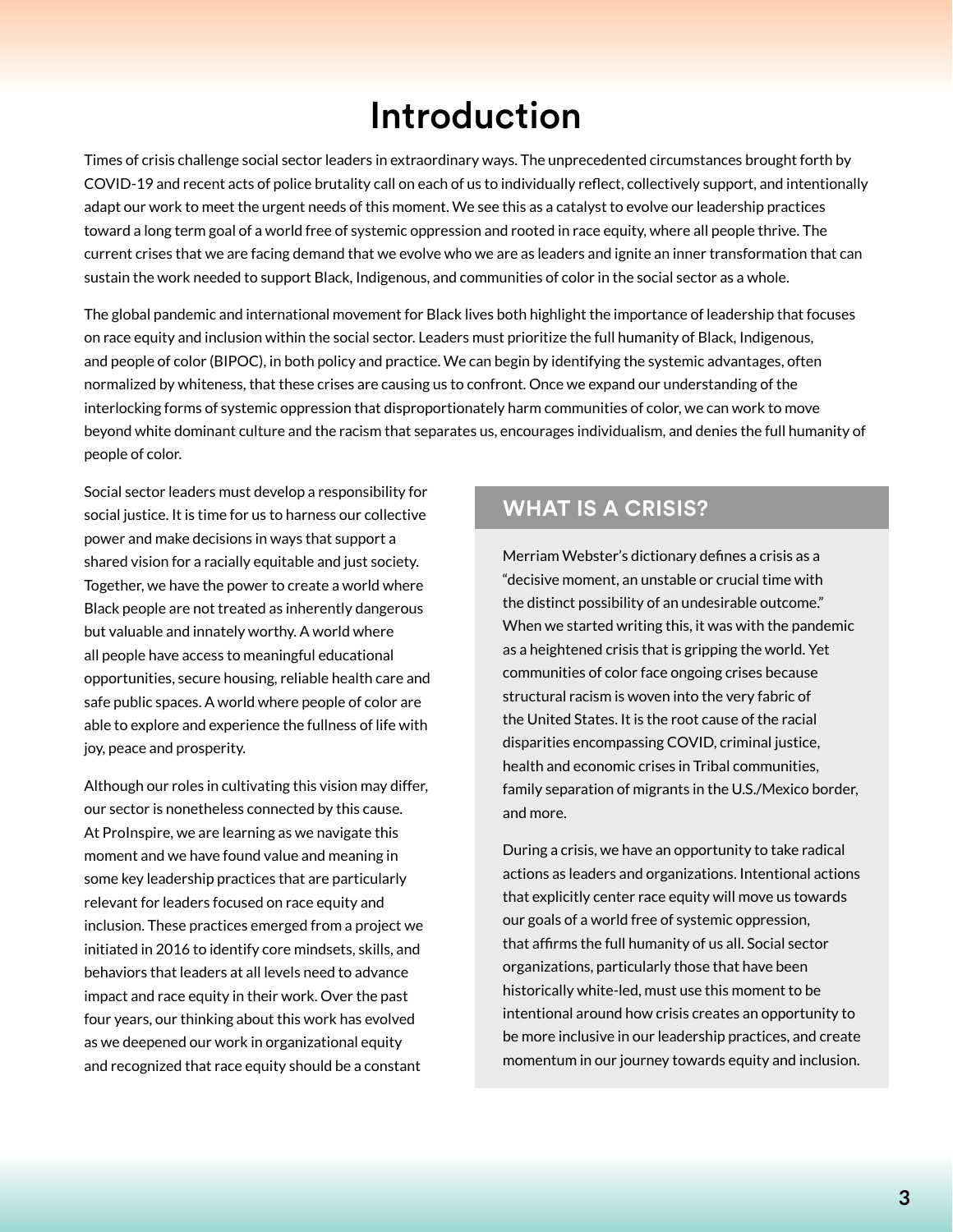lens through which we lead, grow, and evaluate our impact. This work has been informed by feedback from a wide circle of colleagues within and beyond our organization. We have deep gratitude for their wisdom and feedback that has pushed our thinking. While we will publish a guide detailing the practices later this year, we wanted to share our current thinking on how leaders can be intentional about inclusive leadership in this moment of heightened crisis.

In order to foster more inclusive work environments, we must address the barriers and challenges that often get in the way — including norms that perpetuate exclusion and maintain systemic oppression. Oppression operates in multiple ways, often referred to as the 4 I's: internalized, interpersonal, institutional and ideological manifestations. We have identified **[16 practices](https://www.proinspire.org/from-competencies-to-practices-for-inclusion-and-impact/)** that leaders can cultivate to increase awareness, shift mindsets, and create change to advance equity and sustain inclusion in impactful ways within their work.

At the foundation of these leadership practices are the following principles that ProInspire believes to be critical for leaders at all levels in the social sector:

- **•** One can operate as a leader from any position within an organization or system
- **•** Leaders must center race equity in their work
- **•** Individuals inside organizations and systems have the ability to change them

|                              | Leadership of                                                        | <b>Self</b>                             | <b>POS People</b>                         | 圓<br><b>Organizations</b>                  | $\frac{1}{2}$ Systems     |
|------------------------------|----------------------------------------------------------------------|-----------------------------------------|-------------------------------------------|--------------------------------------------|---------------------------|
| $\overline{a}$<br>Leadership | <b>Individual</b><br><b>Awareness and knowledge</b>                  | <b>Active Learning</b>                  | Conscious<br>Communication                | <b>Dynamic</b><br><b>Problem Solving</b>   | <b>Systems Thinking</b>   |
|                              | <b>Interpersonal</b><br><b>Mindsets and behaviors</b><br>with others | <b>Emotional Agility</b>                | <b>Building</b><br>Relationships          | Collaborative<br><b>Decision Making</b>    | Innovative<br>Approach    |
|                              | <b>Institutional</b><br><b>Skills, practices, and policies</b>       | <b>Intentionally</b><br><b>Adapting</b> | <b>Fostering Inclusive</b><br>Environment | <b>Developing</b><br><b>Shared Vision</b>  | <b>Aligning Values</b>    |
|                              | <b>Ideological</b><br><b>Beliefs and norms</b>                       | Sense of Identity                       | <b>Lifting Voices</b>                     | <b>Navigating Multiple</b><br>Perspectives | Reimagining<br>the Sector |

### **WORKPLACE BEHAVIORS YOU MAY NEED TO UNLEARN OR CHANGE AS YOU WORK WITH THE PRACTICES**

- **•** Shift from having a clear set of annual goals to a more flexible model that incorporates rapidly changing circumstances
- **•** Let go of standards for productivity and provide flexibility for when and how work will get done
- **•** Move away from perfectionism to being okay with "good enough"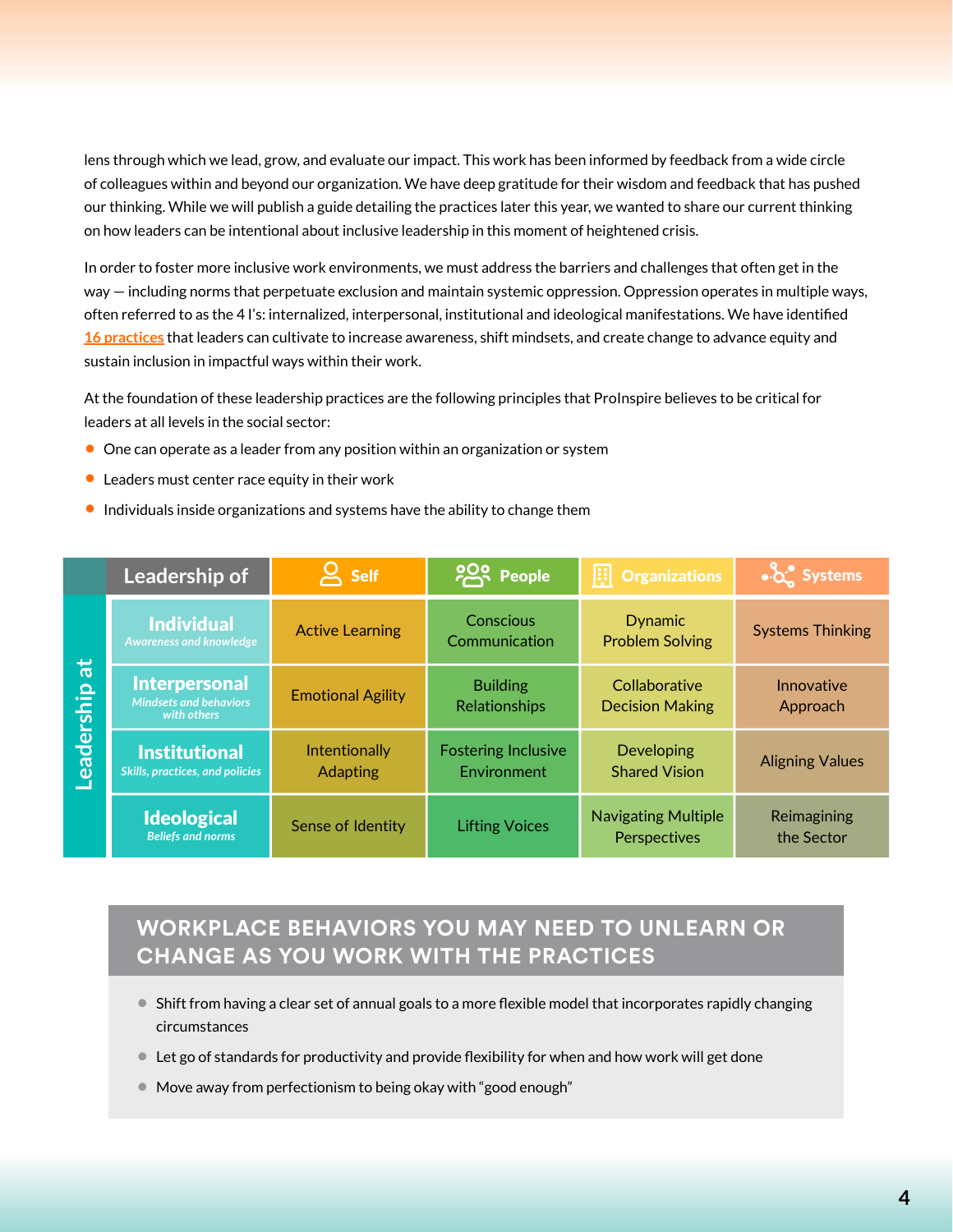## How to use this guide

<span id="page-4-0"></span>We have created this guide to serve as a tool to support leaders with reflecting on how they are advancing race equity and inclusion during crises. We consider this version 1.0. We've found the practices to be helpful for our organization internally and are sharing our early thinking in hopes of generating action-oriented dialogues about race equity and inclusive leadership practices that make an impact in both experience and outcomes. Within this guide are questions to support both individual reflection and team discussions, the latter of which can be held within small work teams, across management teams, and organization-wide. We also recognize that leaders of color and those who hold positional authority have additional and more consequential considerations during times of crisis. We highlight some of those in this guide and will expand on them over the coming months.

We erred on the side of a more comprehensive set of guidance, since leaders may be seeking support in different areas. You don't have to answer every question or have all of these team conversations. Instead, you can do one or more of the following:



Focus on the self-reflection questions. Take one section per week and work through the questions. You can journal, draw, or try another approach that helps you with reflection.



Invite team discussions. Ideally you can find a partner to facilitate team discussions to help address power dynamics that can show up in these conversations. Pick one area (self, people, organizations, systems) that you would like your team to discuss further. Ask everyone to think about the self-reflection questions as pre-work. Then use the team discussion questions together.



Try the tools and considerations offered here. People who have seen this guide have shared that these are<br>the most helpful components.

### **WE HOPE THIS GUIDE WILL SUPPORT YOU WITH**



**PERSONAL WORK —** The guide provides self-reflection questions and examples that individuals can use to understand their own leadership and engagement with colleagues and partners.



**GROUP DISCUSSIONS —** Teams can use these questions to facilitate discussion about their relationships and their role in creating a culture of race equity and inclusion.



**DECISION-MAKING —** Leaders at all levels can use these questions to consider how they are aligning decisions in the organization and the system with goals to advance race equity and inclusion.



**SUPPORTING EACH OTHER —** Funders, board members, intermediaries, and peers can use these questions to challenge mindsets and encourage paradigm shifts among colleagues during crises.

We continue to learn as we navigate this crisis, and so much of our learning is shaped by feedback from other leaders. We hope that you will share tools, examples, and considerations that you find helpful so that we can iterate on this guide and share it out more broadly.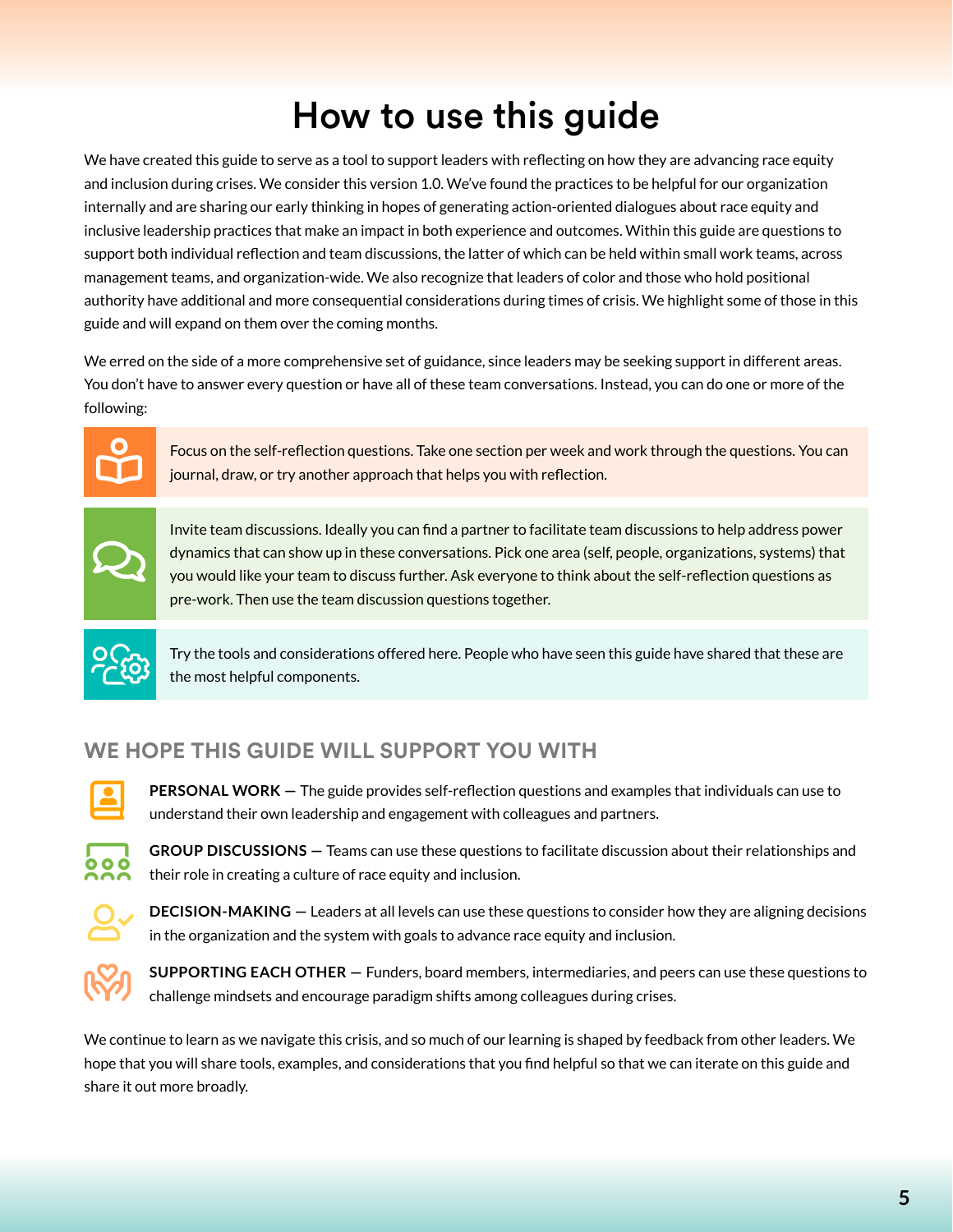#### **A NOTE FOR FUNDERS & BOARD MEMBERS**

For those who have historically held power — particularly funders and board members — this is the moment to get serious about your commitment to advance race equity. We encourage you to view this as an opportunity to shift practices to live into that commitment now and in the future. For example, the funders who signed on to the **[Council on Foundation's pledge](https://www.cof.org/news/call-action-philanthropys-commitment-during-covid-19)** during COVID-19 are taking important steps by unrestricting grants, providing nonprofit partners with maximum flexibility, and supporting organizations created and led by the communities most affected. These shifts are all critical to support organizations in facing this current crisis and longer term to do the work that is needed for crises that happen every day in communities. Some important steps you can take now to support leadership in crisis:



**Change your funding decisions and processes** to demonstrate that you value equity, flexibility, and change. Assess how this moment will inform longer-term changes to your practices:

- **•** Increase investments for organizations led by people of color. Organizations led by people of color have been historically under-resourced, so their organizations have less financial reserves to rely on in crisis.
- **•** Provide unrestricted funding and maximum flexibility in grants, which is always a valuable practice.
- **•** Expand or adjust your funding to account for the stress and trauma of this crisis. Few are working at capacity right now, and this can be an opportunity to fund in a way that supports depth, not breadth.



**Deepen relationships with nonprofit leaders, particularly leaders of color.** Leaders of color face additional challenges in crisis as they are more likely to identify with the communities most impacted and face the burden of being one of the few CEOs and executives of color in many

places. While ensuring financial stability is important, what is also critical is the need for funders and Board members to support leaders who are coping with the emotional stress of leading in a crisis. Some things you can do:

- **•** Take time to listen, without judgment. Ask "What is going on for you personally during this crisis? What worries you for the future? Are there ways that I can help?"
- **•** Pay for coaching and mental health activities. Ensure that Executive Directors have adequate support for navigating the leadership and staff implications of this crisis.
- **•** Bring transparency to funding decisions so that leaders can provide feedback and plan ahead.



**Balance the urgent needs of this crisis with long-term systems change.** This crisis has laid bare how systemic racism underlies every aspect of our society — health, education, employment, and economic opportunity  $-$  and it is time to address it.

- **•** Provide multi-year grants so that organizations can address the immediate crisis, advance long-term work, and take risks in this period.
- **•** Use your privilege to support smaller organizations led by the communities most affected in this crisis. Some will not survive without people who have access to resources figuring out ways to support them.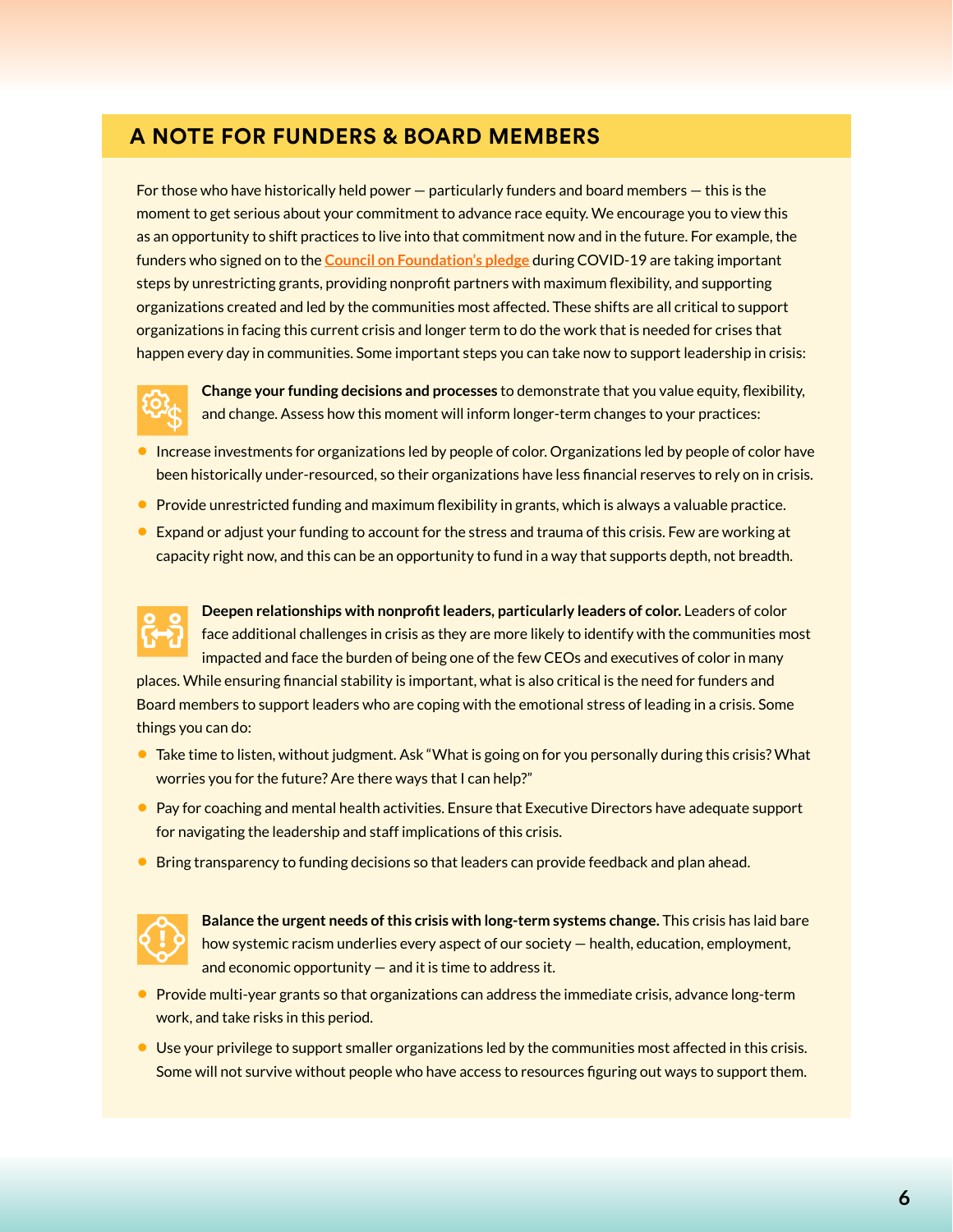## <span id="page-6-0"></span>Leadership practices at the levels of self, people, organizations, systems

As leaders operate from any position within an organization, they have four key areas of influence: self, people, organizations, and systems. We have identified four leadership practices within each of these areas of influence, and the working definitions are outlined in the **[Appendix](#page-13-0)**. While we believe these practices are relevant in many different situations, they are especially important during times of change and crisis.

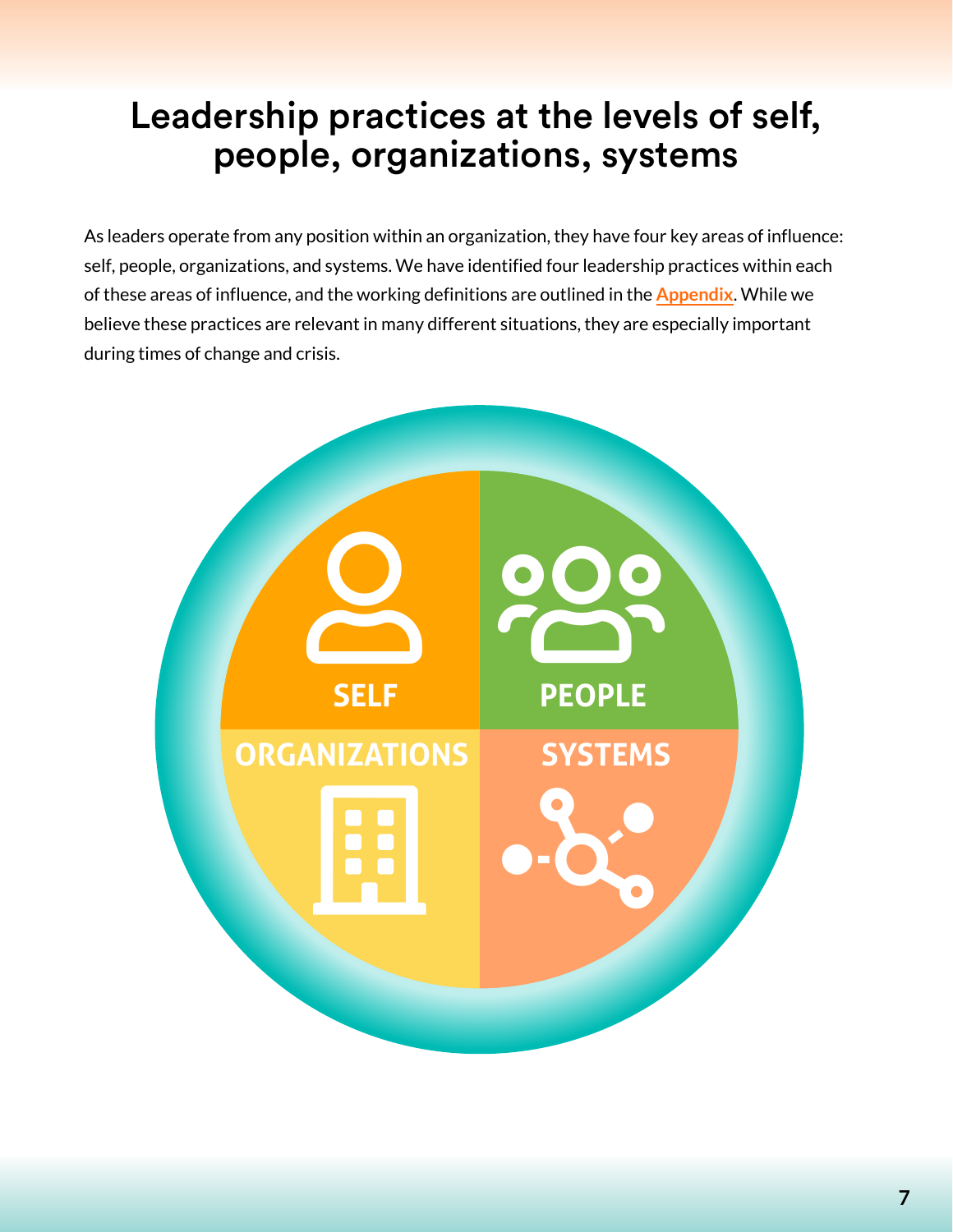### **LEADERSHIP OF SELF PRACTICES**

<span id="page-7-0"></span>In developing practices for leading SELF, leaders are **building an understanding** in situations, and particularly how their individual contributions can advance equity in the workplace. The<mark>se</mark> practices include: *active learning, emotional agility, intentionally adapting,*  and *sense of identity.*  of how they show up and have an impact<br>uity in the workplace. These practices<br>ty.

- **•** How am I assessing my own needs and concerns as they relate to the impact of this crisis through ongoing reflection? For white leaders, what is the work I can do to better understand how racism is connected to this crisis without putting emotional burden on people of color?
- **•** How am I processing my emotions during this crisis? How am I processing the grief, trauma, and stress brought on by this crisis? How does that impact how I engage and lead?
- **•** How do I approach my work with flexibility and self awareness that allows me to challenge my own way of thinking and working style in order to incorporate new ideas?
- **•** How is my understanding of this crisis shaped by my identity and lived experience? How does this come with biases and blindspots? How can this bias or blindspot cause harm to the people with whom I work?
- **•** How am I communicating my needs in this moment to the people with whom I work? Are there fears or barriers that prevent me from communicating those challenges?

## **book-reader in SELF REFLECTION** COMMENTS TEAM DISCUSSION

- **•** Are we creating an environment where team members feel they can share their own needs and concerns, free of judgment or retribution?
- How are we creating space for the complex feelings and emotions of ourselves and others?
- **•** How are we gathering input to address the individual and collective needs within our organization? Are we supporting the well-being needs of those who are most impacted by this crisis in our organization?
- **•** How do we support each other with intentionally adapting in this moment? Where can we exercise empathy through our actions with each other?
- **•** As a team, how do we suspend judgment as it relates to our individual and collective needs/ response during this crisis?
- **•** Are our words and actions communicating that we value interconnectedness over individualism at this time?

## **PEG TOOLS & CONSIDERATIONS**

- **•** Create spacious meeting agendas; don't try to cram everything in
- **•** Start meetings with a check-in and ask how people are feeling, but don't require people to share
- **•** Discuss how identity and lived experience impact people's emotions in this crisis
- **•** Consider racial identity based affinity groups to support different needs around learning and healing
- **•** Be honest about what you don't know and how you are managing uncertainty
- **•** Ask people what support they need given the crisis (e.g., counseling, training, time off)
- **•** Encourage people to block time on calendars for self care, child care, etc.

- **• [Racial Equity Tools](https://www.racialequitytools.org/home#)** has 2500+ resources to deepen your learning around racial equity
- **• [Change Elemental's](https://changeelemental.org/learn/)** Resources
- **•** Resolutions Northwest **[Before](https://drive.google.com/file/d/1EYY-0eiZruwGkRz2UvhImanJ091TpLKc/view?fbclid=IwAR00wQ88CqA7yRotJF46CUsDHLFz288Uq48xeEeNyRE8ylZ5dW9BUFbq7C0)  [You Bring All Staff Together](https://drive.google.com/file/d/1EYY-0eiZruwGkRz2UvhImanJ091TpLKc/view?fbclid=IwAR00wQ88CqA7yRotJF46CUsDHLFz288Uq48xeEeNyRE8ylZ5dW9BUFbq7C0)**
- **•** Rockwood Institute's **[Resilience](https://rockwoodleadership.org/category/blog/resilience/)** resources
- **• [Scaffolded Anti-Racist Resources](https://docs.google.com/document/u/2/d/1PrAq4iBNb4nVIcTsLcNlW8zjaQXBLkWayL8EaPlh0bc/mobilebasic)** for white folks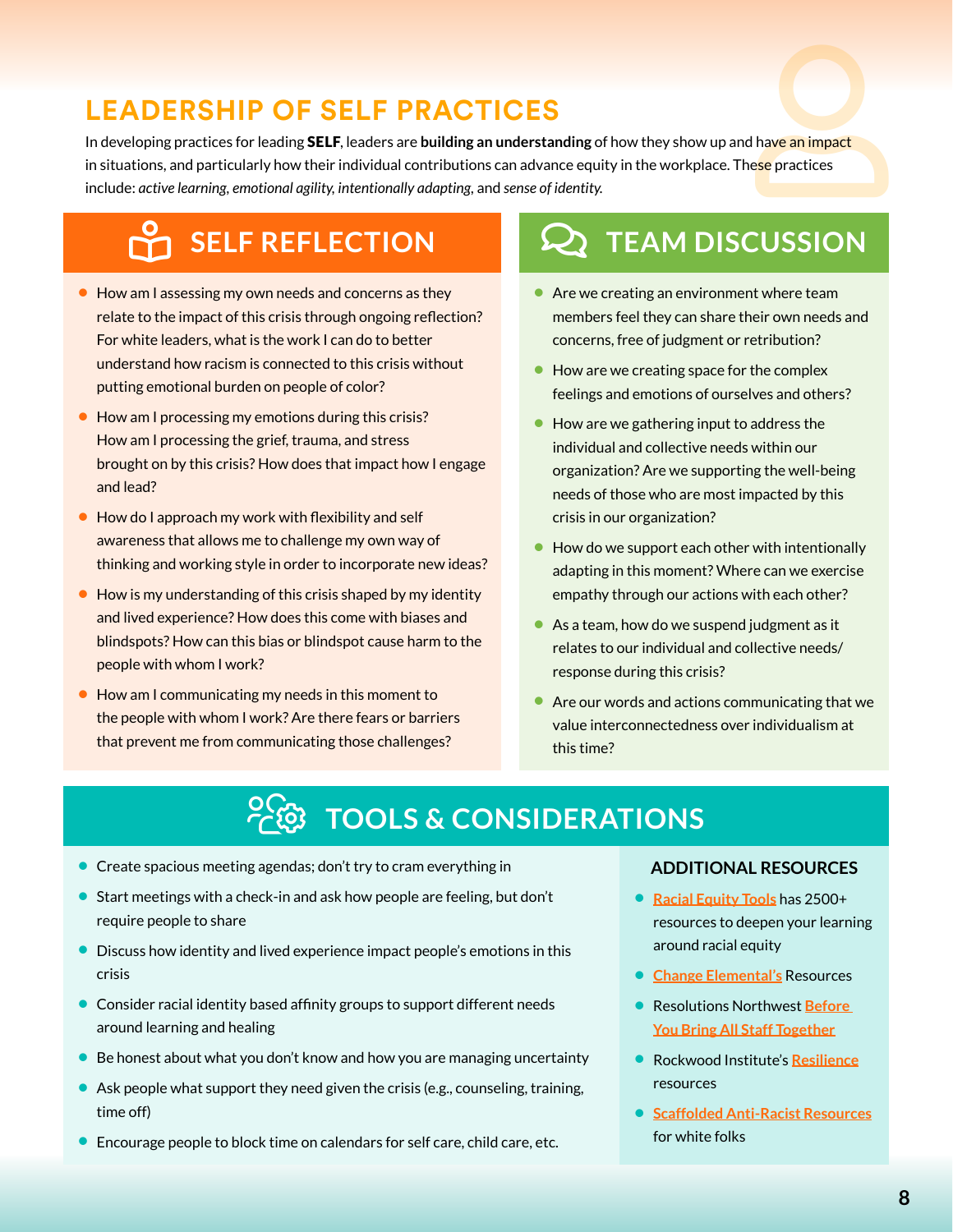### **LEADERSHIP OF PEOPLE PRACTICES**

<span id="page-8-0"></span>In developing practices for leading with PEOPLE, leaders are fostering inclusive relationships grounded in equity and influencing individuals at all levels within and beyond the organization. These practices include: conscious communication, **EOPLE PRACTICES**<br>PEOPLE, leaders are fostering inclusive relationships grounded in equity and<br>n and beyond the organization. These practices include: *conscious communication*,<br>li*mate*, and lifting voices. *building relationships, fostering inclusive climate,* and *lifting voices.* 

## **SELF REFLECTION**

- **•** How am I building strong, trusting relationships? Am I creating space for the complex emotions of those around me?
- **•** How do I encourage and value differences, creating a sense of belonging in the organization especially as people are feeling more vulnerable?
- **•** What power do I hold in my role? Where am I privileged? How does that impact the work I should be doing in this crisis?
- **•** How do I support my colleagues to work in ways where they can bring forth their strengths? Create space for their well-being?
- **•** How am I sharing power? Am I lifting the voices of people with less formal authority, supporting staff autonomy, and considering the race equity impacts of decisions?

## **Q TEAM DISCUSSION**

- **•** How are different identities, lived experiences, and personality styles impacting our response to this crisis?
- **•** Are we having explicit conversations about race and racism as they relate to ourselves, each other, and the work?
- **•** Where are we upholding norms of white dominant culture in how we interact with each other? What norms might need to change?
- **•** How do we work to build honesty, vulnerability, and trust through our channels of communication — particularly while we are remote?
- **•** How can we operate with even more transparency and authenticity as a team?
- **•** Have we created space for communicating individual and collective needs?
- **•** What strengths do we each bring? How can we leverage each other's strengths?

## USERS-COG **TOOLS & CONSIDERATIONS**

- **•** Discuss what support you can provide for people to adapt to the new environment that is within your organization's means and grounded in equity (e.g., time and resources for self-care, mental health benefits)
- **•** Have conversations about daily practices that give you energy (e.g., cooking, looking out a window) and how you can make space for those — even if they may not be seen as wellness
- **•** Discuss how you will be flexible given people's availability, well-being needs, and the organization's priorities
- **•** Discuss what perspective each person brings from their lived experience, identity, and organizational knowledge around how to prioritize and how the team should move forward

- **• [Colorlines](https://www.colorlines.com/)** daily news site where race matters
- **•** CompassPoint's **[blog posts](https://www.compasspoint.org/blog)** about leadership in this period
- **•** The Management Center's **[COVID-19 Resources](http://www.managementcenter.org/tools/covid-19/)**
- **•** StrategyLift's **[Triage Tool](https://centerforcommunityinvestment.org/blog/reimagining-strategy-context-covid-19-crisis-triage-tool)** to revisit strategy and priorities
- **•** Tema Okun and dRworks **[White Supremacy](https://www.dismantlingracism.org/uploads/4/3/5/7/43579015/okun_-_white_sup_culture.pdf)  [Culture](https://www.dismantlingracism.org/uploads/4/3/5/7/43579015/okun_-_white_sup_culture.pdf)**
- **•** AchieveMission's **[Leading In and Through](https://www.dropbox.com/s/ymvg7wke4mc15n1/Leading%20In%20and%20Through%20-%20post-session.pdf?dl=0)  [Uncertainty](https://www.dropbox.com/s/ymvg7wke4mc15n1/Leading%20In%20and%20Through%20-%20post-session.pdf?dl=0)**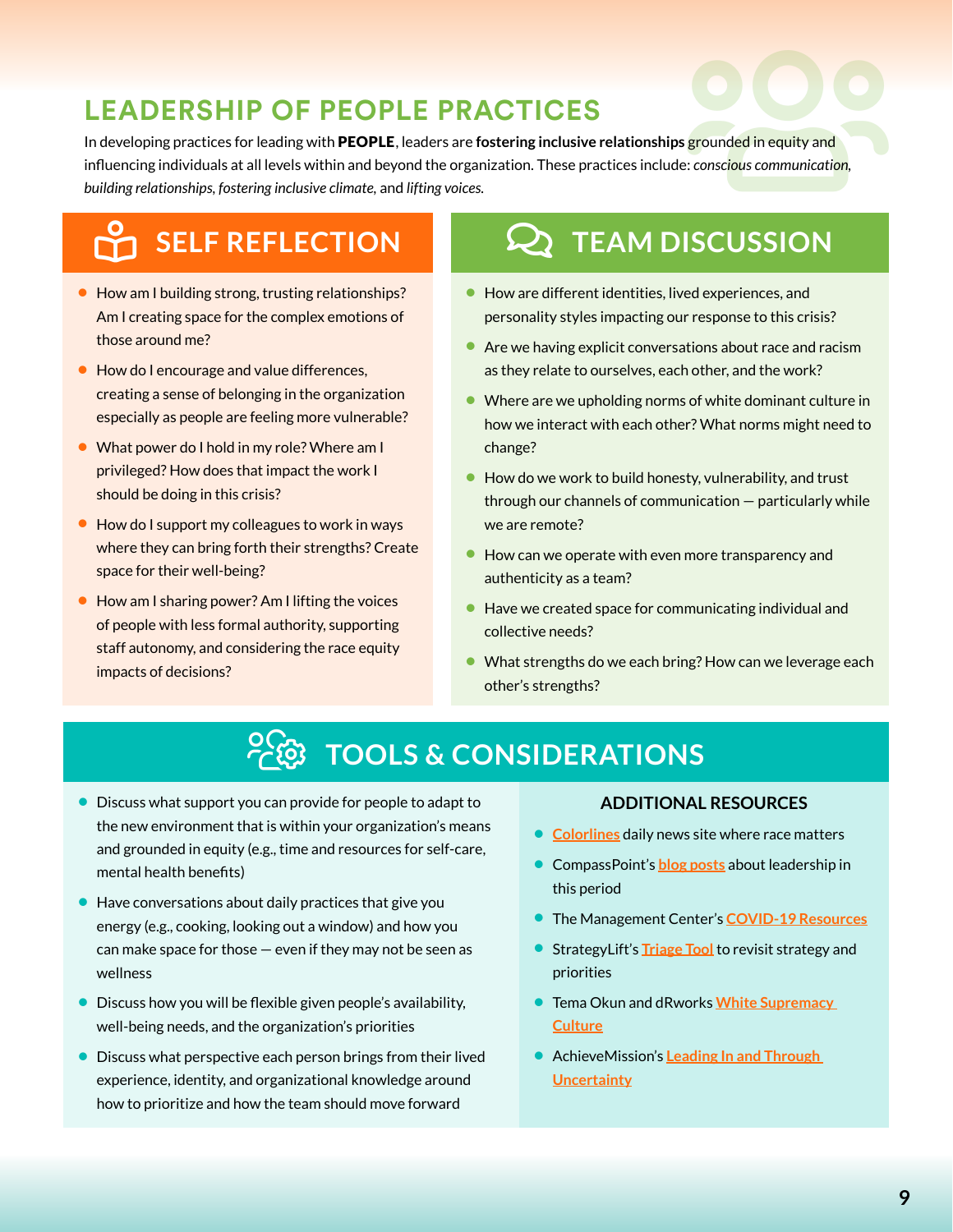### **LEADERSHIP OF ORGANIZATIONS PRACTICES**

<span id="page-9-0"></span>In developing practices for leading with ORGANIZATIONS, leaders are **adapting work to exercise institutional influence** and solidifying their commitment to equity in culture, practice, and goals with a long-term view. These practices include: dynamic problem solving, collaborative decision making, developing shared vision, and navigating multiple perspectives. **PRACTICES**<br>
building work to exercise institutional influence<br>
and navigating multiple perspectives.

## **BELF REFLECTION**

- **•** What ways of working might I need to shift in this moment in order to support the organization and our communities? What knowledge or awareness do I need to release, build, or adapt?
- **•** What decisions am I making, and how can I be inclusive and collaborative in decision-making?
- **•** How am I engaging with our communities right now? What would it take to support our communities to pursue innovative solutions to the challenges they are facing right now?
- **•** Which obstacles and opportunities am I choosing to prioritize? How have those priorities shifted in response to this crisis? How do they align to shifts in the organization's goals and priorities?
- **•** How have I centered the experiences and perspectives of those most impacted by the crisis in my analysis of the organization's work right now? Are there new ideas we could explore to align our work to the needs?

## **Q TEAM DISCUSSION**

- **•** How can we use this moment to transform our culture to be more inclusive and equitable? What ways of working (e.g., prioritizing productivity) might we need to let go of?
- **•** How can we hold ourselves accountable to statements and/or values we have around race equity?
- **•** As a team, how are we connecting with our community, especially those most vulnerable and impacted by this crisis, and supporting them right now?
- **•** What decisions are we making? How are we approaching decision-making as a team? Whose voices should be included in these decisions? How are we considering the equity impacts of decisions?
- **•** How are we being transparent and communicating with various stakeholders about how this crisis impacts the organization?

## USERS-COG **TOOLS & CONSIDERATIONS**

- **•** Shift your organization's work and approaches to the needs of staff and community in the crisis (e.g., pausing programs and redirecting those funds as cash or other support to community members)
- **•** Ask each team to develop plans for how their work would change under different scenarios
- **•** Evaluate short-term and long-term in planning, considering future phases of the crisis

- **•** Crossroads Anti-Racism Organizing and Training webinar **[Beyond](https://everydayfeminism.com/build-anti-racist-organization/)  [Diversity: How to Build a Truly Anti-Racist Organization](https://everydayfeminism.com/build-anti-racist-organization/)**
- **•** Equity in the Center's **[Awake to Woke to Work: Building a Race](https://www.equityinthecenter.org/wp-content/uploads/2019/04/Equity-in-Center-Awake-Woke-Work-2019-final-1.pdf)  [Equity Culture](https://www.equityinthecenter.org/wp-content/uploads/2019/04/Equity-in-Center-Awake-Woke-Work-2019-final-1.pdf)**
- **•** Equity Meets Design's **[Organization-Wide Equity Pause Resources](https://docs.google.com/document/d/1KUSFnyeHj6DoRB6cEHpbKybNBM4qNostoXeSCckm6Wo/edit#heading=h.bjl7migwtap1)**
- **•** Future Good's **[COVID-19 workbook](https://trista-harris.squarespace.com/new-voices-of-philanthropy/Tristaharrisorg/coronavirus-workbook)** to identify potential scenarios
- **•** Interaction Institute's post **[From Emergency Response to Resilient](http://interactioninstitute.org/from-emergency-response-to-resilient-futures-moving-towards-transformation/)  [Futures: Moving Towards Transformation](http://interactioninstitute.org/from-emergency-response-to-resilient-futures-moving-towards-transformation/)**
- **•** SeaChange's **[Decision Framework for Nonprofit Leaders and Boards](http://gd7xi2tioeh408c7o34706rc-wpengine.netdna-ssl.com/wp-content/uploads/2020/04/COVID-19-Nonprofit-Decision-Framework.pdf)**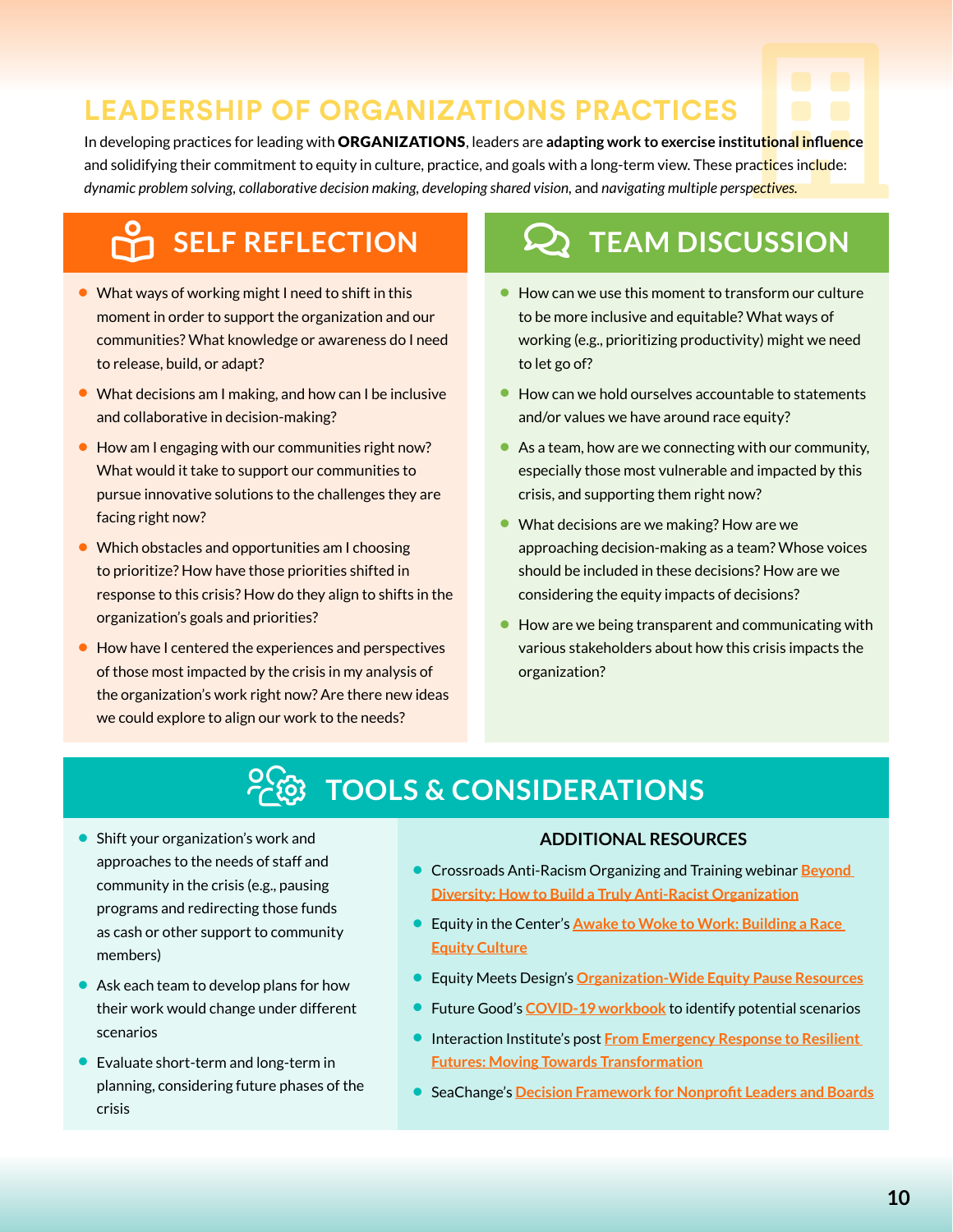### **LEADERSHIP OF SYSTEMS PRACTICES**

<span id="page-10-0"></span>In developing practices for leading with SYSTEMS, leaders are approaching work within the interconnected system and analyzing the impact of strategies to address the root causes of inequity. These practices include: systems thinking, **YSTEMS PRACTICES**<br>SYSTEMS, leaders are approaching work within the interconnected system<br>o address the root causes of inequity. These practices include: systems thinking,<br>reimagining the sector. *innovative approach, aligning values,* and *reimagining the sector.* 

## **SELF REFLECTION**

- **•** How can I move from reacting to this crisis to proactively influencing at the systems level? Where should I take space and make space?
- **•** How am I deepening my understanding for how structural racism impacts our community and individuals inside our organization?
- **•** If I were to envision a future where this crisis led to changes that address root causes, what would that look like, and what role can I play in the changes?
- **•** How am I creating opportunities for partnerships and coalitions to achieve greater impact, in response to this crisis and in pursuit of race equity?
- **•** Have I allowed space and time in my process for creativity? What do I need to expand my thinking, for new ways of working or being that would support the outcomes we seek?

## **Q TEAM DISCUSSION**

- **•** How do we move from reacting to this crisis to building the future we want to create?
- What are the root causes and systemic problems this crisis lays bare? In what ways could we influence the system short-term and long-term?
- **•** What is our role in advocacy? Where do we need to publicly take a stance?
- **•** What does solidarity look like at the systemic level? How do we shift away from a scarcity mindset?
- **•** At which tables do we have an opportunity to be? How do we open doors? Where do we step back?
- **•** What possibilities have we not explored?

## USERS-COG **TOOLS & CONSIDERATIONS**

- **•** Come together in collective conversations and coalitions where different players across systems are working together to pursue a common future
- **•** Identify where your organization can advocate for systems change (e.g., media, policy, philanthropy)
- **•** Recognize where your organization has privilege and how that can inform where to take space and make space

- **• [Agenda to Build Black Futures resources](https://www.agendatobuildblackfutures.com/shows)**
- **•** Building Movement Project's **[Reflection Guide for Mapping Roles in](https://buildingmovement.org/wp-content/uploads/2020/03/Reflection-Guide-for-Mapping-Roles-in-A-Social-Change-Ecosystem.pdf)  [a Social Change Ecosystem](https://buildingmovement.org/wp-content/uploads/2020/03/Reflection-Guide-for-Mapping-Roles-in-A-Social-Change-Ecosystem.pdf)**
- **•** Institute for the Future's **[Writing the Stories of the Future Guide](http://www.iftf.org/our-work/health-self/afterthepandemic/writing-the-stories-of-the-future/)**
- **•** PolicyLink's **[COVID-19 & Race: Principles](https://www.policylink.org/covid19-and-race/principles)**
- **•** Racial Equity Institute's **[The Groundwater Approach: building a](https://www.racialequityinstitute.com/groundwaterapproach)  [practical understanding of structural racism](https://www.racialequityinstitute.com/groundwaterapproach)**
- **•** Up With Community's tool on **[Strategic Thinking in a Long Term Crisis](https://docs.google.com/document/d/1OMaa9evxU13JrlbwKnZa6Tu12qerytTK_rmOIU5ciAk/edit#heading=h.7hmcc27y5mqx)**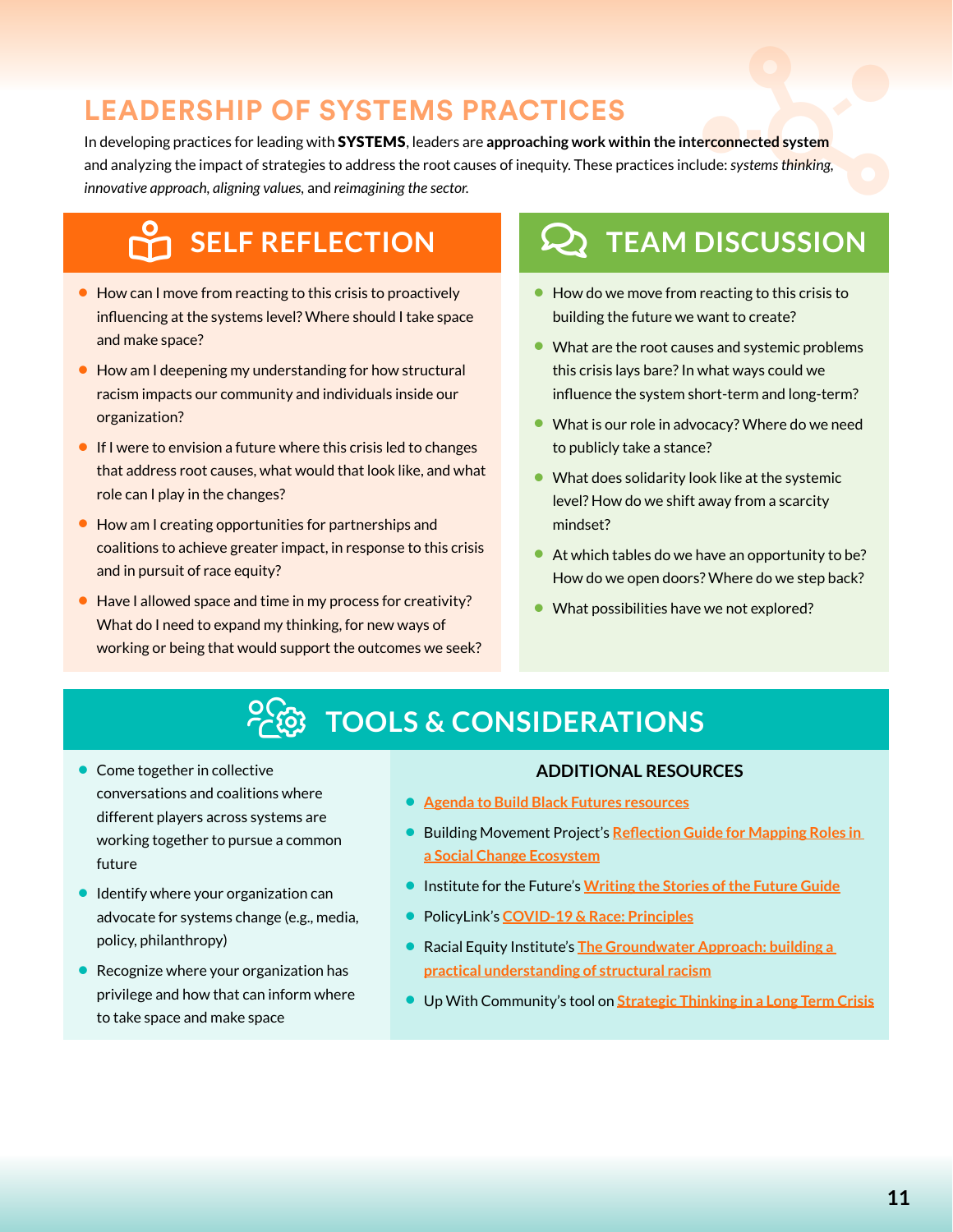## Considerations for Positional Leaders

<span id="page-11-0"></span>While we believe that one can lead from any position, we recognize that those who hold positions of authority within their organization have additional burdens and greater responsibilities when making critical decisions during this time. Positional leaders (e.g., Executive Directors, leadership teams) play an important role in setting and evolving the culture for staff members and partners. We have additional suggestions and considerations for these leaders:

- **•** Model your own self-awareness, emotional processing, and responsibility to speak about race as it connects to this crisis. Create space for people to talk about how identity connects to their experiences.
- **•** Take intentional action on your commitments to racial equity beyond awareness building. Be ready to share what accountability will look like for the organization to uphold that commitment.
- **•** Use personal stories about the challenges of this moment to make space for others to share their challenges, but also recognize privilege about which stories are told and which stories are invisible — such as the stories of single people or people whose family members are impacted by frontline work or layoffs.
- **•** Broaden your focus beyond the crisis in the organization to consider how your organization fits within the interconnected system in the short- and long-term.
- **•** Invest time in building trust as people feel more vulnerable during crises. As you look beyond your organization, work on creating new networks that are inclusive and challenge you to grow — not just ones that reinforce current norms and ways of working.
- **•** Name the power you or your organization holds and consider how that power can be shared to identify solutions that address systemic inequities, such as supporting smaller organizations with engaging funders.
- **•** Make the small things obvious, such as blocking time on your calendar for self-care, not replying to emails on weekends, welcoming an interruption by your child or pet during a video conference, or upholding boundaries the organization puts into place. Staff notice when positional leaders do these things, and it makes them more comfortable following the lead.

In times of crisis, positional leaders confront the additional challenges of making critical decisions that deeply impact others and considering the implications of these decisions. Some of the most challenging decisions that positional leaders confront in a crisis may involve staffing (e.g., furloughs, layoffs), programs (e.g., reduction or full elimination of services), or major restructuring (e.g., merger or dissolution). Some things to keep in mind as positional leaders process these choices:

- **•** Consider how short-term actions can support long-term change that aligns to the organization's values and advances equity (e.g., ensuring staff who are carrying more burden are adequately compensated, addressing pay inequities, shifting resources to programs and activities that support the most vulnerable)
- **•** Use an equity lens in making these decisions\*. Some questions to ask include:
	- **-** Who is affected by this decision? How are their voices being represented in this process? These decisions should be made by a body that is demographically representative of the communities the organization serves. Staff representatives, board members, and individuals from the community can be included in the decision making process.
	- **-** How am I disaggregating data to understand the equity impacts of this decision?



*\*These questions are informed by research from Ericka Hines and Jessica Fish.*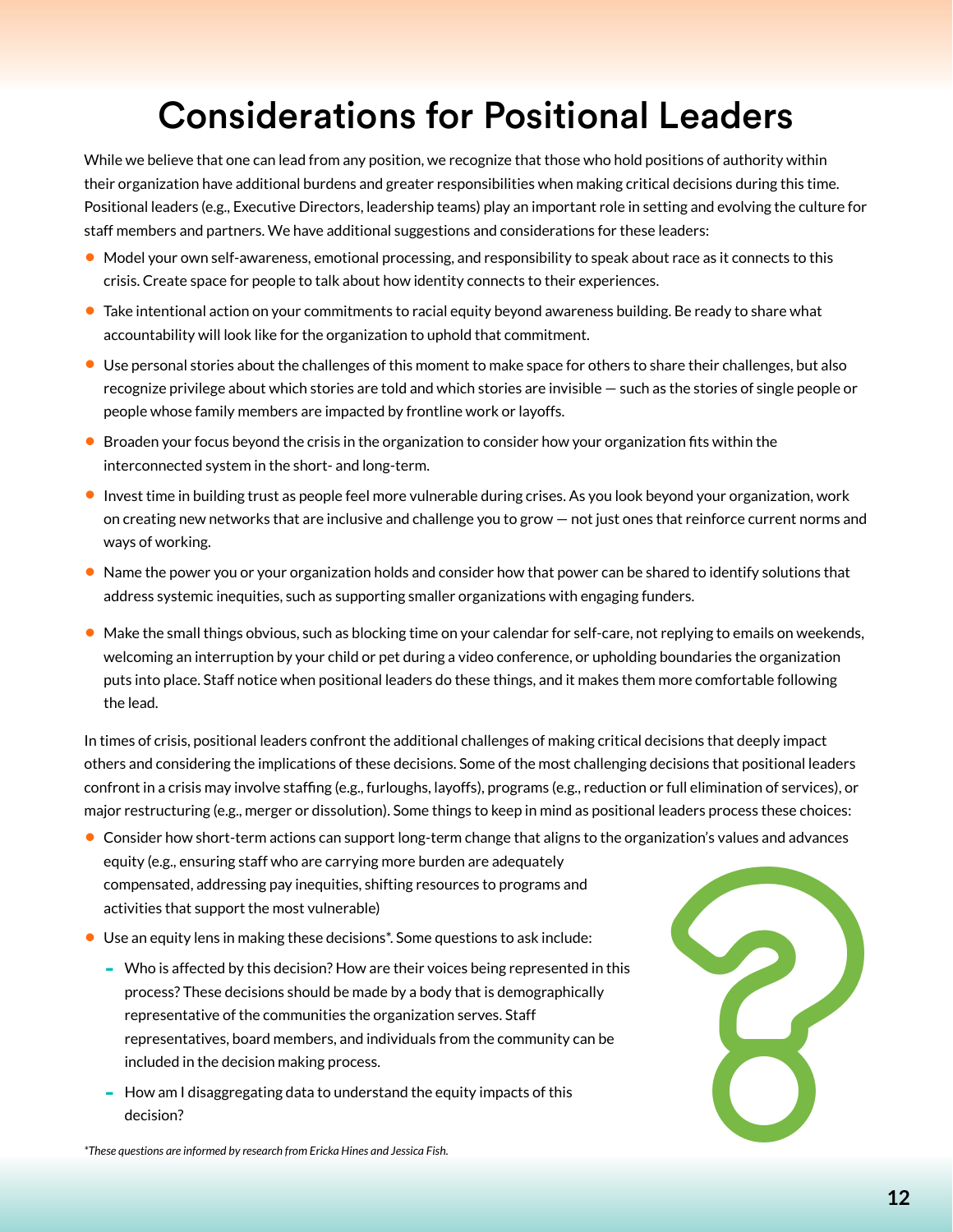- **-** What power dynamics may influence managing and implementing this decision?
- **-** What adverse impacts or unintended consequences could result from this? Who could be negatively affected? How could adverse impacts be prevented or minimized?
- **•** Communicate with transparency, clarity, and frequency. Share how decisions will be made, and provide regular updates on how they will impact people, programs, and the long-term view.
- **•** If you have to make staff reductions, use your networks to support people with making connections and finding other opportunities. Identify how you will support employees who continue in the organization and solidify your organization's commitment to equity in culture, practice, and goals.

#### **WHAT'S NEXT**

Moments of heightened crisis provide an opportunity for transformation because we can no longer ignore the glaring racial disparities and structural inequities within our social systems and organizations. Inclusive leadership practices provide an opportunity for us to consider additional approaches and actions needed to create inclusion and sustain equity, especially during times of crisis. Our work to embody values that advance equity and inclusion is an ongoing process that requires commitment and frequent reflection. We invite you to join us in this work as it continues to evolve.

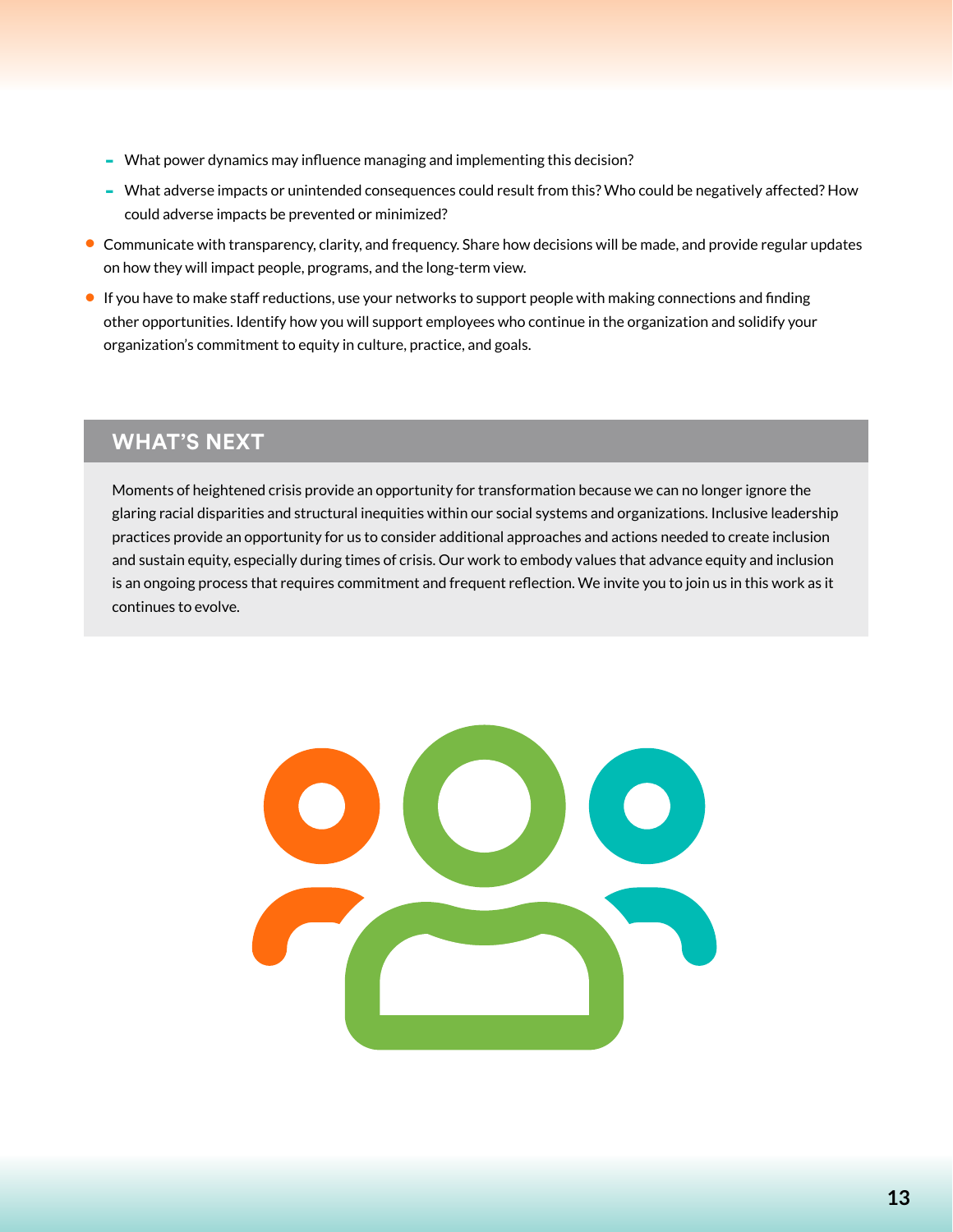## Appendices

### <span id="page-13-0"></span>**LEADERSHIP PRACTICES FOR INCLUSION AND IMPACT WORKING MATRIX AND DESCRIPTIONS**

|                         | Leadership of                                                        | <b>Self</b>                      | <b>POO People</b>                         | $\left  \frac{1}{x} \right $ Organizations | Systems                   |
|-------------------------|----------------------------------------------------------------------|----------------------------------|-------------------------------------------|--------------------------------------------|---------------------------|
| $\vec{a}$<br>Leadership | <b>Individual</b><br><b>Awareness and knowledge</b>                  | <b>Active Learning</b>           | Conscious<br>Communication                | <b>Dynamic</b><br><b>Problem Solving</b>   | <b>Systems Thinking</b>   |
|                         | <b>Interpersonal</b><br><b>Mindsets and behaviors</b><br>with others | <b>Emotional Agility</b>         | <b>Building</b><br>Relationships          | Collaborative<br><b>Decision Making</b>    | Innovative<br>Approach    |
|                         | <b>Institutional</b><br><b>Skills, practices, and policies</b>       | Intentionally<br><b>Adapting</b> | <b>Fostering Inclusive</b><br>Environment | Developing<br><b>Shared Vision</b>         | <b>Aligning Values</b>    |
|                         | <b>Ideological</b><br><b>Beliefs and norms</b>                       | Sense of Identity                | <b>Lifting Voices</b>                     | <b>Navigating Multiple</b><br>Perspectives | Reimagining<br>the Sector |



In developing practices for leading SELF, leaders are **building an understanding** of how they show up and have an impact in situations, and particularly how their individual contributions can advance equity in the workplace. These leadership practices include: *active learning, emotional agility, intentionally adapting,* and *sense of identity.*

- **•** ACTIVE LEARNING Assesses and recognizes own strengths and areas of growth through ongoing reflection and input from others; takes ownership for personal growth; actively pursues both formal and informal learning and commits to ongoing inner-work and external race equity learning
- **• EMOTIONAL AGILITY —** Acknowledges, understands, and works with one's own emotions; cultivates practices that support the inner work of racial justice and values the healing, emotions and experiences of others; acts in a mindful, values-aligned, and culturally inclusive way
- **• INTENTIONALLY ADAPTING** Approaches work with flexibility to align around shared goals; navigates complex and changing environments internally and externally; works to understand stakeholders' and community priorities and adapts accordingly
- **• SENSE OF IDENTITY** Understands one's own personal and social identities and has a commitment to suspend judgment about the identities of others (particularly but not exclusively racial identity and white privilege); understands how identities are shaped by surrounding social and historical contexts and the impact value judgments based on identity have on mindsets, perceptions, behaviors, and relationships



In developing practices for leading with PEOPLE, leaders are **fostering inclusive relationships** grounded in equity and influencing individuals at all levels within and beyond the organization. These practices include: *conscious communication, building relationships, fostering inclusive climate,* and *lifting voices.*

**• CONSCIOUS COMMUNICATION —** Maintains an openness that is other-oriented through mindful reflection and discovery; works to build honesty, vulnerability and trust through communication; has knowledge and flexibility to communicate across diverse social identities and lived experiences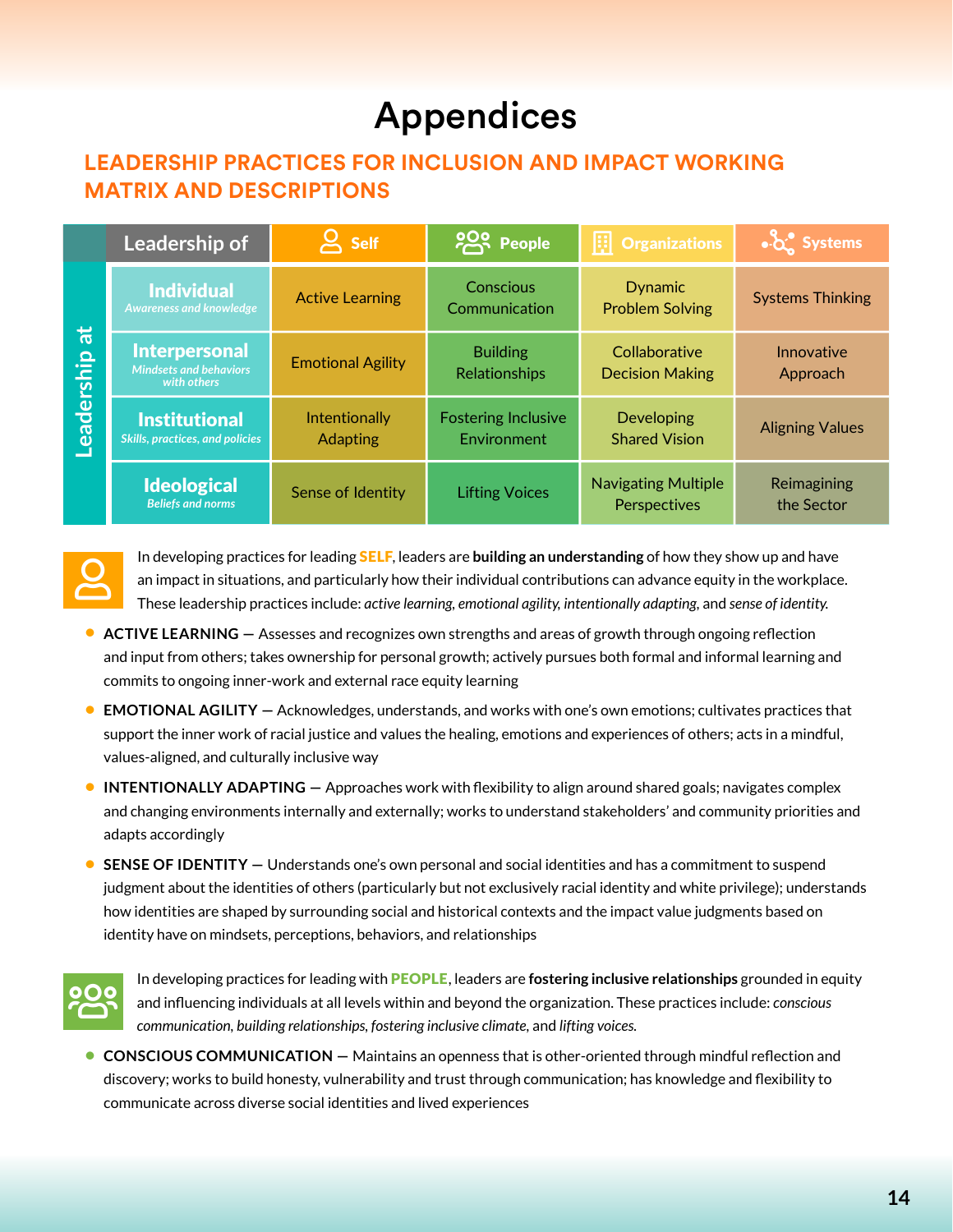- **• BUILDING RELATIONSHIPS** Values cooperation and kindness; devotes time and resources to building authentic and trusting relationships to accomplish common goals; forms partnerships, networks and alliances across structural boundaries
- **• FOSTERING INCLUSIVE CLIMATE** Fosters a culture of mutual support and care where people feel safe bringing problems to the group; works to create an organizational culture where visible and invisible measures of diversity and individual differences are valued and leveraged towards the organization's mission; intentionally cultivates a culture of belonging.
- **• LIFTING VOICES** Values the unique ways people learn, lead, and approach work; supports the development of others' ability to lead, contribute, and grow by effectively delegating, coaching, and providing ongoing feedback; encourages the organization to support multiple ways of being and working that are reflective of the community.



In developing practices for leading with ORGANIZATIONS, leaders are **adapting work to influence the organization** and solidifying their commitment to equity in culture, practice, and goals with a long-term view. These practices include: *dynamic problem solving, collaborative decision making, developing shared vision, and* 

*navigating multiple perspectives.* 

- **• DYNAMIC PROBLEM SOLVING** Identifies obstacles and opportunities based on goals and strengthens the resources and partnerships needed to navigate them; cultivates new possibilities and seeks "both/and" solutions in the face of challenges
- **• COLLABORATIVE DECISION MAKING** Creates collaborative and inclusive processes to make decisions; aligns decisions with values and short-term and long-term impacts towards the mission; allocates resources accordingly
- **• DEVELOPING SHARED VISION** Builds vision with others, particularly those most impacted by it; communicates and models ownership, commitment, and accountability for shared desired outcomes and ones role in achieving them; inspires and creates systems and practices to sustain commitment and create pathways for others to do the same
- **• NAVIGATING MULTIPLE PERSPECTIVES** Shares personal perspective and creates space for and values others' perspectives, particularly those most marginalized; seeks mission-oriented and values-aligned solutions in pursuit of greater impact; prioritizes incorporating feedback on issues connected to inclusion and equity



In developing practices for leading with SYSTEMS, leaders are **approaching work to fit within the interconnected system** and analyzing the impact of strategies to address the root causes of inequity. These practices include: *systems thinking, innovative approach, aligning values,* and *reimagining the sector.*

- **• SYSTEMS THINKING** Considers how one's work is situated within the broader system; makes decisions that are informed by history, current context, and future possibilities; acknowledges impact as distinct from intent when working within the system to change the system
- **• INNOVATIVE APPROACH** Utilizes an inventive approach to change; pursues innovative solutions and opportunities to bring about strategic change to meet goals; values all experience as expertise
- **• ALIGNING VALUES** Seeks out and incorporates perspectives from all stakeholders; prioritizes the perspectives from the community members most impacted; collaboratively moves everyone involved towards a common goal focused on creating a deeper and more sustainable impact
- **• REIMAGINING THE SECTOR** Recognizes that the social sector is founded on systemic inequities, like racism; actively works against white dominant culture internally and externally; explores new ways of being to strengthen impact and cultivate belonging; actively works towards a better future free of systems of oppression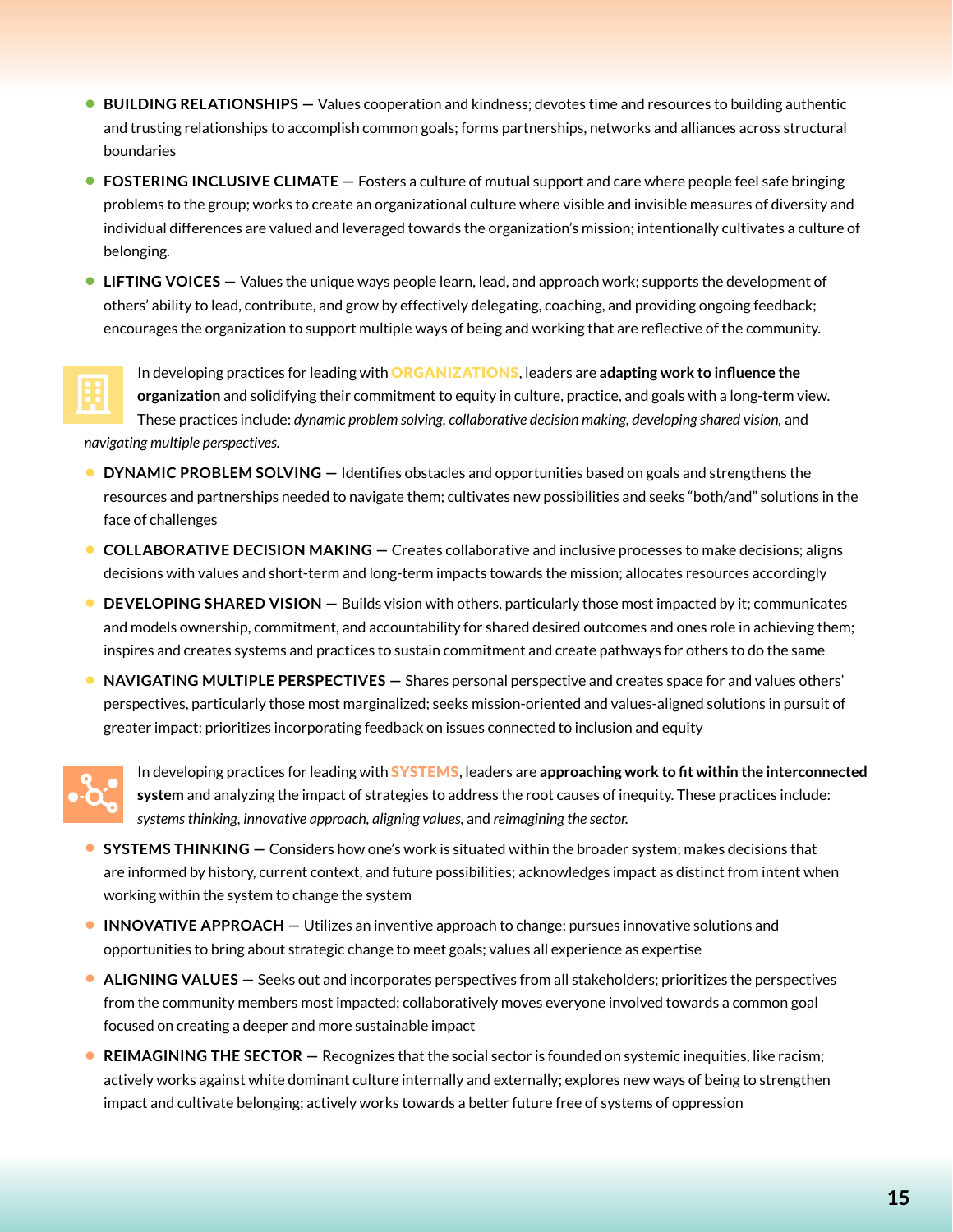#### <span id="page-15-0"></span>**CONTRIBUTORS**

We have deep gratitude for the many people who have advised us on the leadership practices project over the past four years. In particular, we would like to express appreciation for the individuals who contributed to and reviewed this miniguide during this short period.

Bianca Anderson, ProInspire Monisha Kapila, ProInspire Kate Loving, ProInspire Kristen Lucas, ProInspire Ashlynn Polanco, ProInspire Martha Searby, ProInspire

#### **REVIEWERS**

Tony Bond, Great Places to Work and ProInspire Board Member Toby Chaudhuri, SocialxDesign and ProInspire Board Member Raquel Guitierrez, Blue Agave Partners and ProInspire Board Member Isabelle Moses, Faith in Action and ProInspire Board Member Erik Stegman, Native Americans in Philanthropy and ProInspire Board Member Kerrien Suarez, Equity in the Center Jasmine Sudarkasa, Hewlett Foundation Nancy Withbroe, National Women's Law Center and ProInspire Board Member